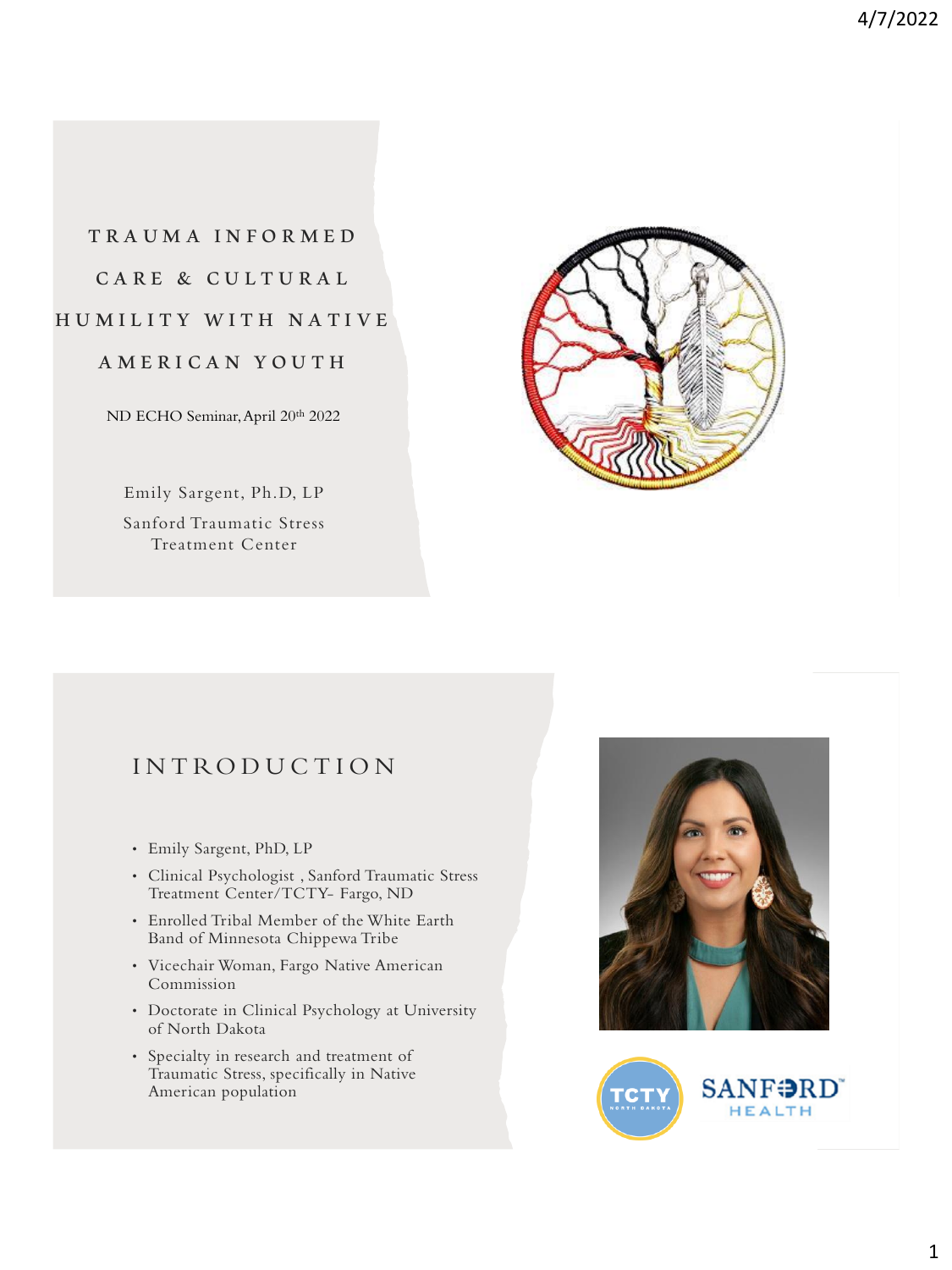# O B J E C T I V E S

- Objectives 1: Trauma 101 in Native American population
- Objective 2: Knowledge of cultural practices and resiliency to help engage Native American Youth
- Objective 3: Cultural Sensitivity with evidence based screening tool for children with trauma

How many have treated Native American youth and/or provided care in an indigenous community?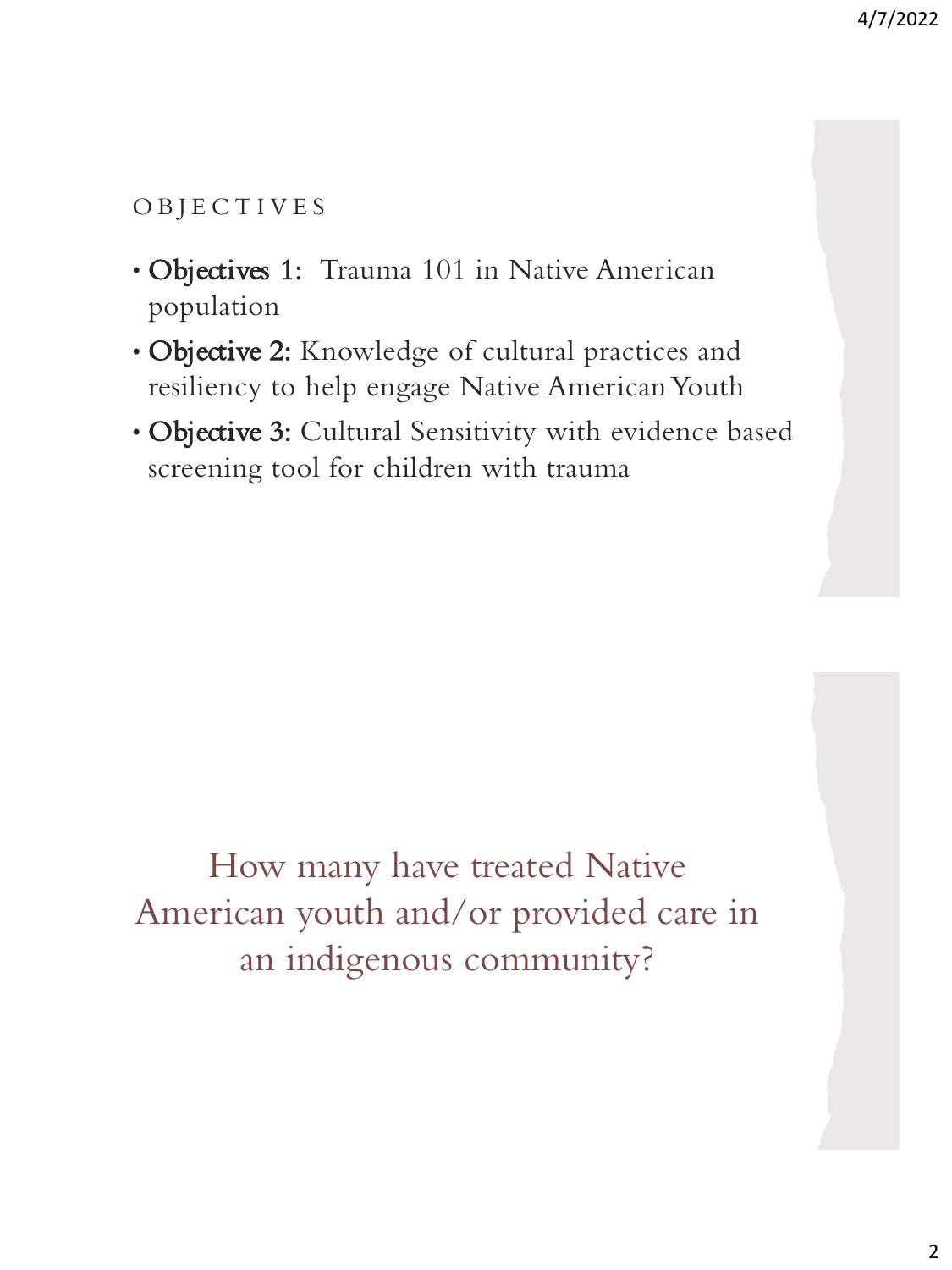# MENTAL HEALTH DISPARITIES IN T R I B A L C O M M U N I T I E S

- Higher rates of exposure to trauma and PTSD
- Families highest rates for physical, sexual, abuse and neglect.
- Rates of substance abuse and mental health disorders more elevated compared to other ethnic groups.
- Impact of high suicide rates on siblings, peers, family members and community.
- High education drop out rates
- High Incarceration rates

(Smith, 2017)

## TRAUMA IN INDIGENOUS COMMUNITIES

- Southwest tribal communities: 82% have experienced at least 1 traumatic event and *66%* have experienced several
- Tribal communities across the nation: *94% have experienced at least 1 traumatic event* in their lifetime
- AI/AN women face murder rates 10 times more than the national average
- **•** Homicide is  $3^{rd}$  leading cause of death of AI/AN women between 10-24 years of age
- In the lifetime of AI/AN women, *56.1%* experienced sexual violence, *84%* physical violence, and *53.6%* severe physical violence
- Of the women reporting experiencing violence in their lifetime:
	- *97%* reported at least one incident of violence perpetrated by a non-AI/AN
	- **96%** reported at least one incident of sexual violence perpetrated by a non-AI/AN



Danes (2017); Ehlers, Gizer, Gilder, & Yehuda (2013); Robin et al. (1997) In a 2016 Department of Justice report, Rosay (2016); UIHI (2016)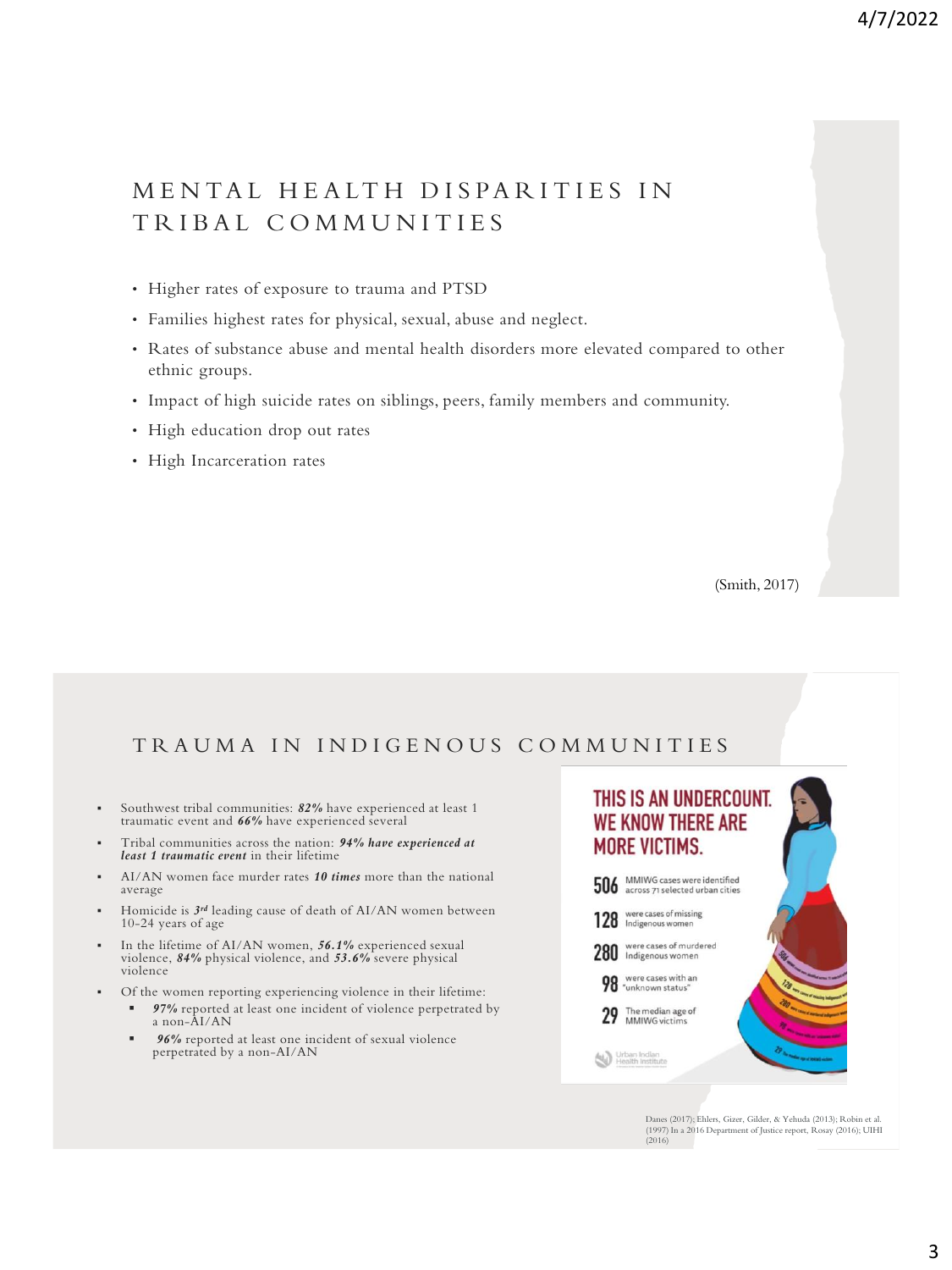## ACES AND PREVALENCE IN TRIBAL C O M M U N I T I E S

- Among NA (reservation based ) Youth 78% reported at least one ACE and 40% reported at least two ACEs
- Risk outcomes: 37% attempted suicide, 51% Multiple drug use, 55% PTSD symptoms, 57% Depression
- NA college students in ND average number of ACEs were 3

| Number of Reported ACEs | <b>UND Caucasians</b> | <b>UND American Indians</b> |  |
|-------------------------|-----------------------|-----------------------------|--|
|                         | <b>YES</b> (%)        | $YES(\%)$                   |  |
| $\mathbf{0}$            | 51.60                 | 14.50                       |  |
|                         | 16.50                 | 20.30                       |  |
| $\overline{2}$          | 5.50                  | 13.00                       |  |
| 3                       | 8.80                  | 13.00                       |  |
| $4+$                    | 17.60                 | 39.20                       |  |

Sargent (2020); Whitebeck et al (2015)

# HISTORICAL TRAUMA IN INDIGENOUS **COMMUNITIES**

#### Cultural Trauma

Attack on the cultural aspects of a specific community, affecting the well-being of community and it's members

#### Historical Trauma

Repeated exposure of traumatic events that affect an individual

#### Intergenerational Trauma

*All 3 play a role in an Native American child's current state of experiencing trauma and related symptoms.* 

BigFoot and Schmidt (2018)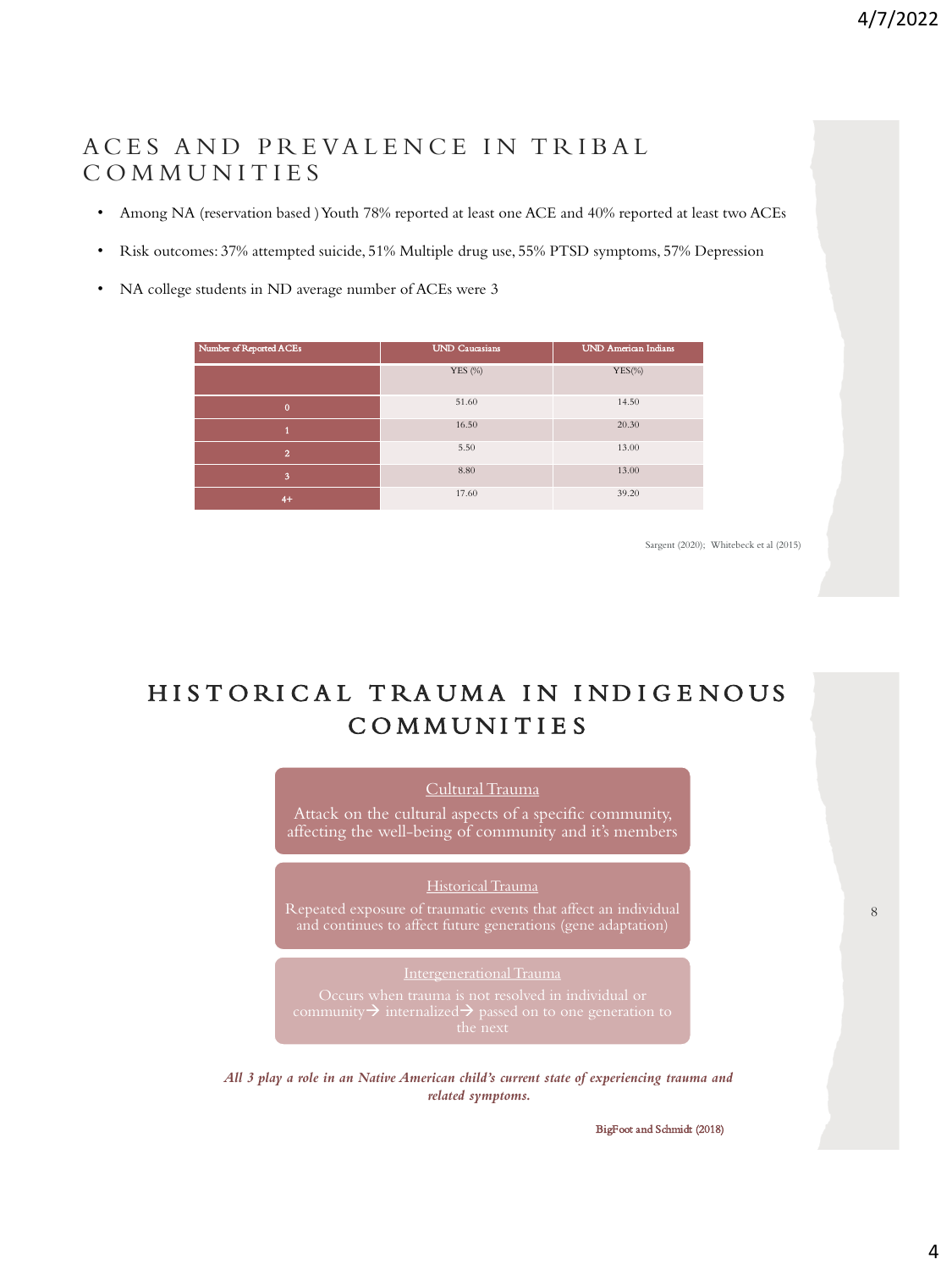# GREAT CONFUSION THROUGH **GENOCIDE**

- Loss of Land
- Loss of Culture
- Loss of Language
- Loss of Community Structure
- Loss of Family Structure
- Loss of Identity
- 1830-Indian Removal Act
- 1883- Religious Crimes Code Act
- 1887- Dawes Act (Allotment Act)
- 1890- 1930's Indian Boarding School Era
- 1924- Native Citizenship
- 1950-70's Indian Relocation
- 1975- ICWA
- 1978- Freedom of Religion Act

(Smith, 2017)

## CONSEQUENCES OF HISTORICAL **TRAUMA** Indian Carlisle School-Early 1900s

- Authoritarian and inconsistent or rejecting of child

- Insensitivity to child's needs
- Poor school and healthcare relations
- Distrust of systems
- -Weak spiritual foundations
- -Weak ethnic identity

(Yellow Horse Brave Heart, 2003)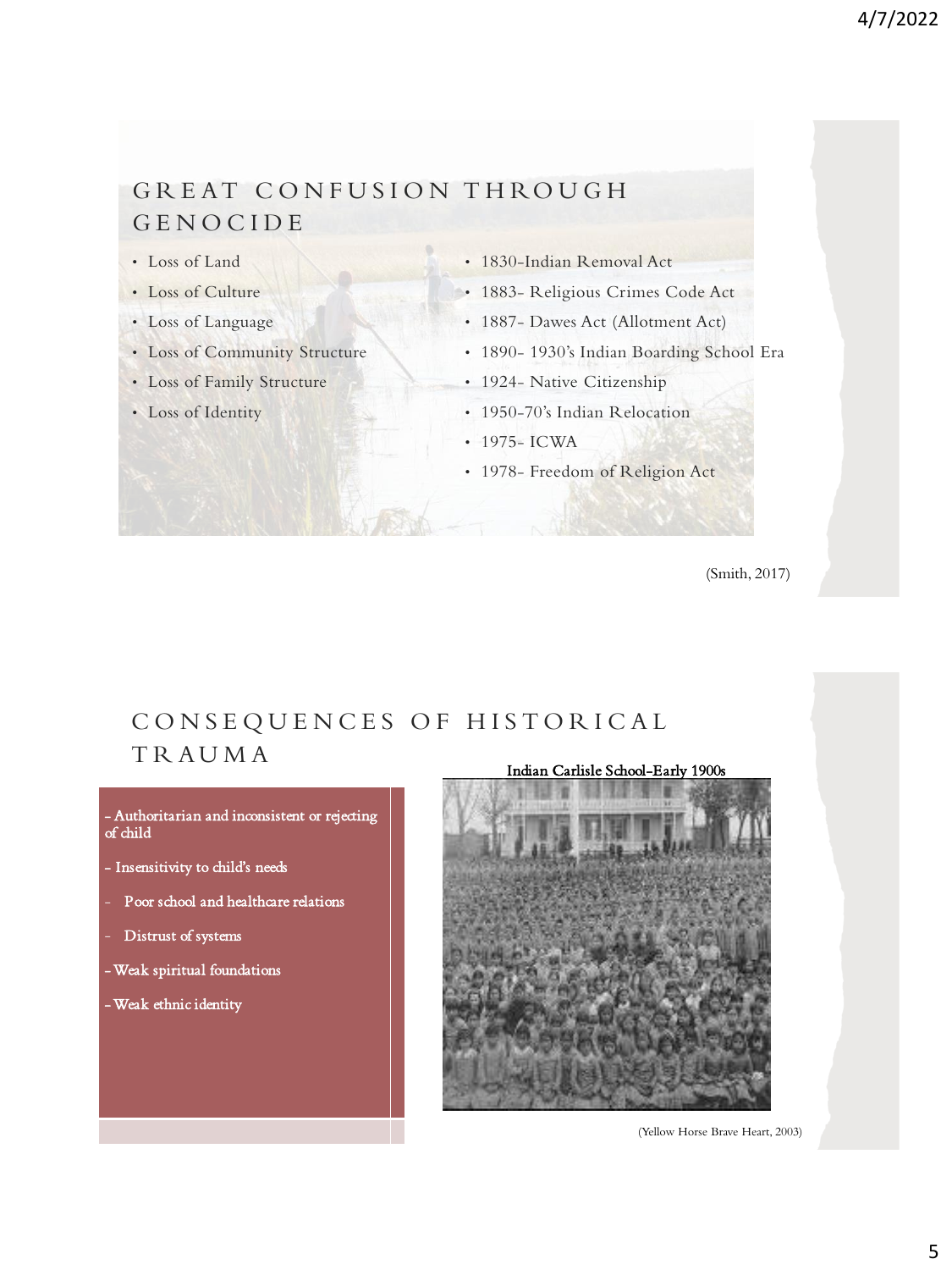# I N D I G E N O U S R E S I L I E N C E



" Ability of American Indians to maintain optimism during adversity is related to spirituality, compassion, empathy, humor, friendships and familial and community strengths."

(Goodluck, 2002)

Protective and Resiliency Factors for NA youth: ❖Feeling connected to tribal community ❖Cultural Identity ❖Language ❖Ceremony ❖Spirituality

(Smith, 2017)

# INDIGENOUS RESILIENCE RESEARCH

- NA college students expressed strong importance of AI traditions in order to develop resiliency traits (Montgomery et al., 2000)
- AI passing on *resiliency narratives to one generation to the next* may aid in the recognition of their past, therefore, providing them with strength to aid in overcoming future difficulties (Fast & Collin-Vézina, 2010).
- NA college students had higher self-perceived resiliency compared to white peers
	- ❖ AI students adjusting to new city/school/culture
	- ❖ Have lowest retention rates in universities (Brayboy, 2005)
	- ❖ Historical trauma and fostering resilience (Fast & Collin-Vézina, 2010 ).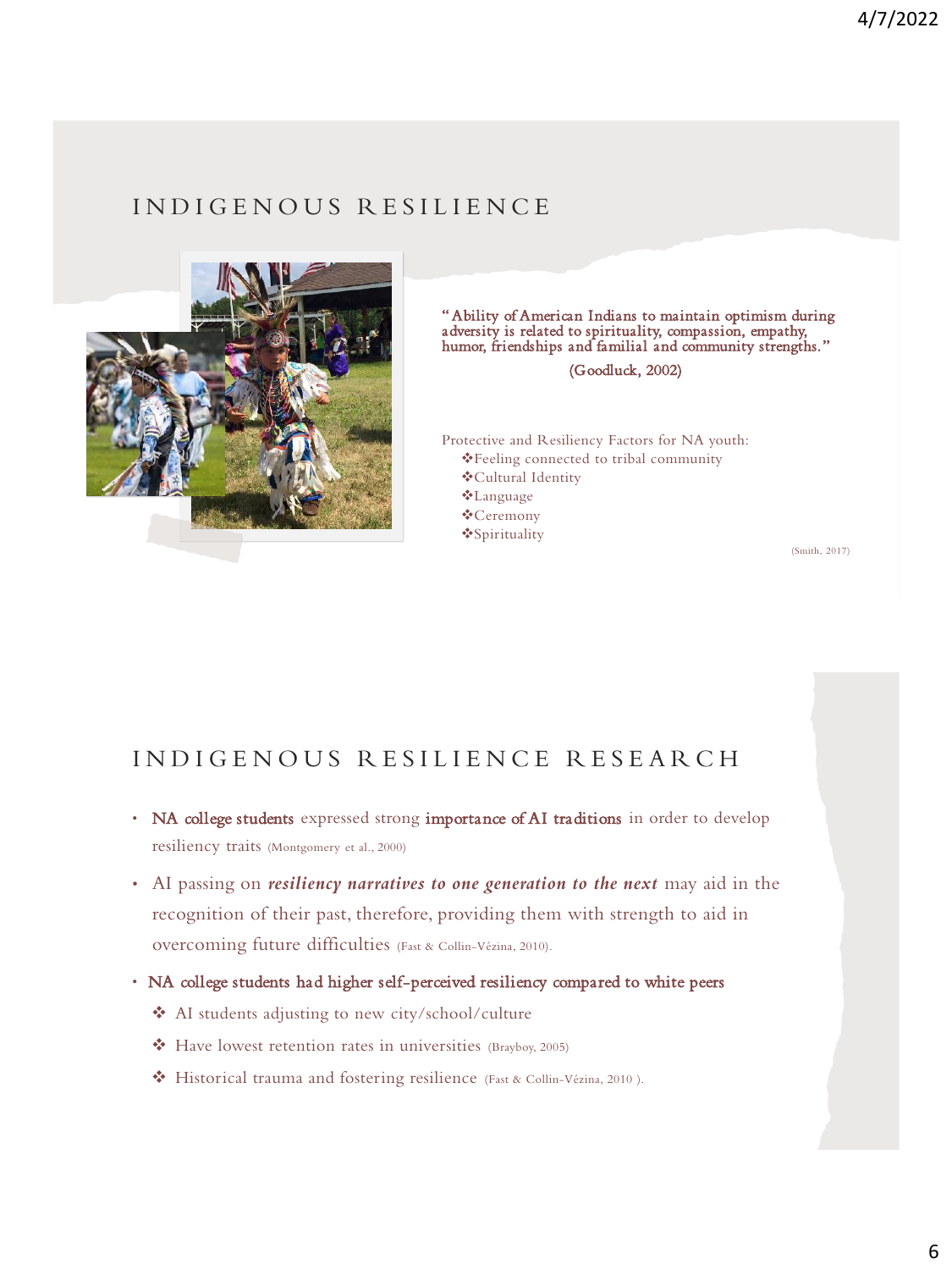

So how do we continue to foster resilience for our Native American youth & families who have endured high rates of ACES and trauma?

## T R E A T M E N T S F O R T R A U M A T I Z E D N A T I V E A M E R I C A N Y O U T H



It is crucial to have treatments available for Native American communities that honor and utilize their culture into trauma healing. Indigenous communities have been healing trauma and emotional wounds for centuries through our traditions and "way of life".

#### Evidence based culturally enhanced treatments:

- Honoring Children Mending The Circle Treatment (culturally enhanced TF-CBT)- Indian Country Child Trauma Center
- Culturally Enhanced Cognitive Behavioral Intervention for Trauma in Schools (CBITS)- National Native Children's Trauma Center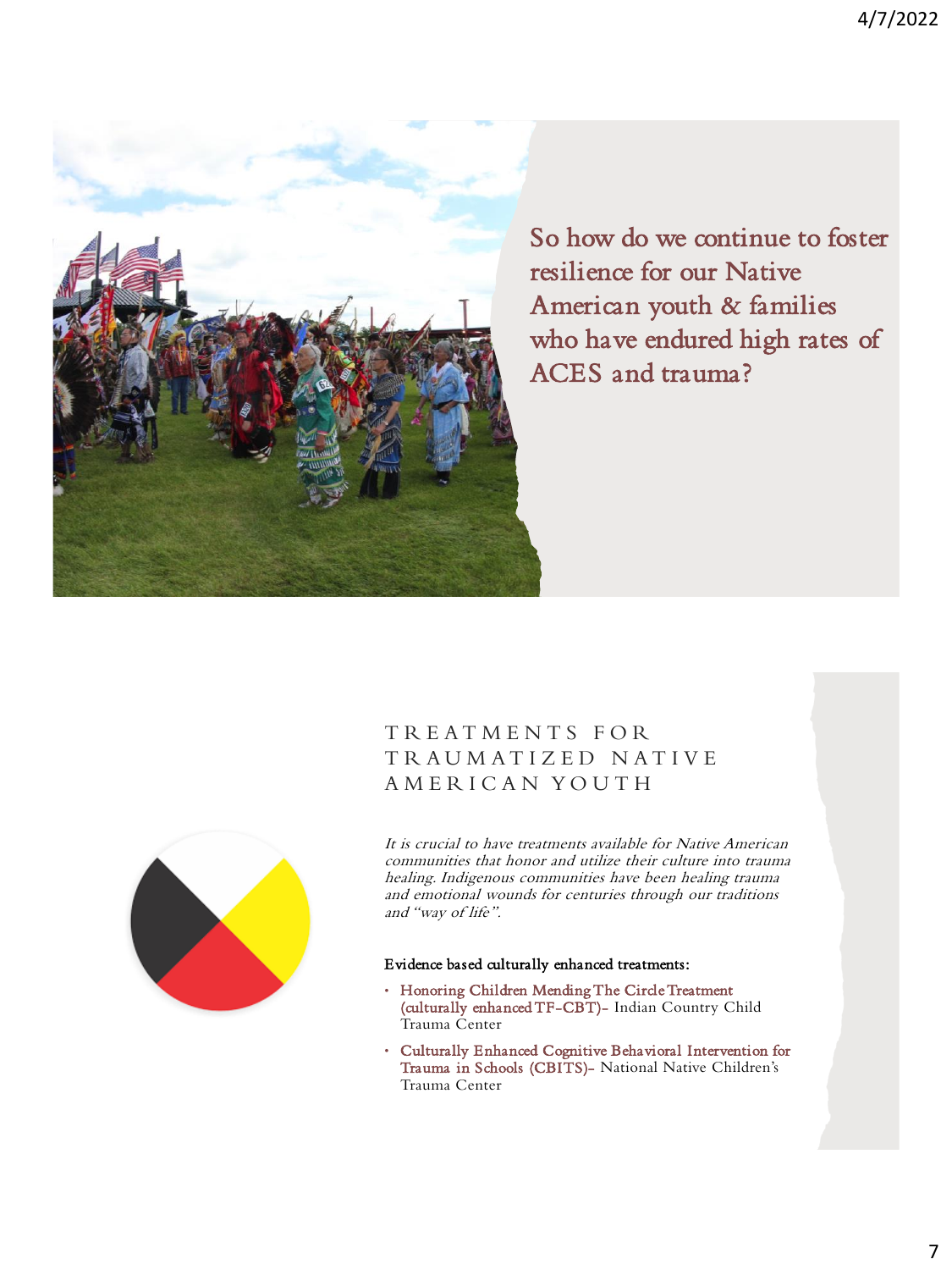| Cognitive and Behavioral<br><b>Coping Skills</b> | Medicine Wheel |
|--------------------------------------------------|----------------|
| Relaxation                                       | Physical       |
| <b>Emotional Regulation</b>                      | Emotional      |
| Cognitive Restructure                            | Mental         |
| Mindfulness                                      | Spiritual      |



# TRADITIONAL HEALING PRACTICES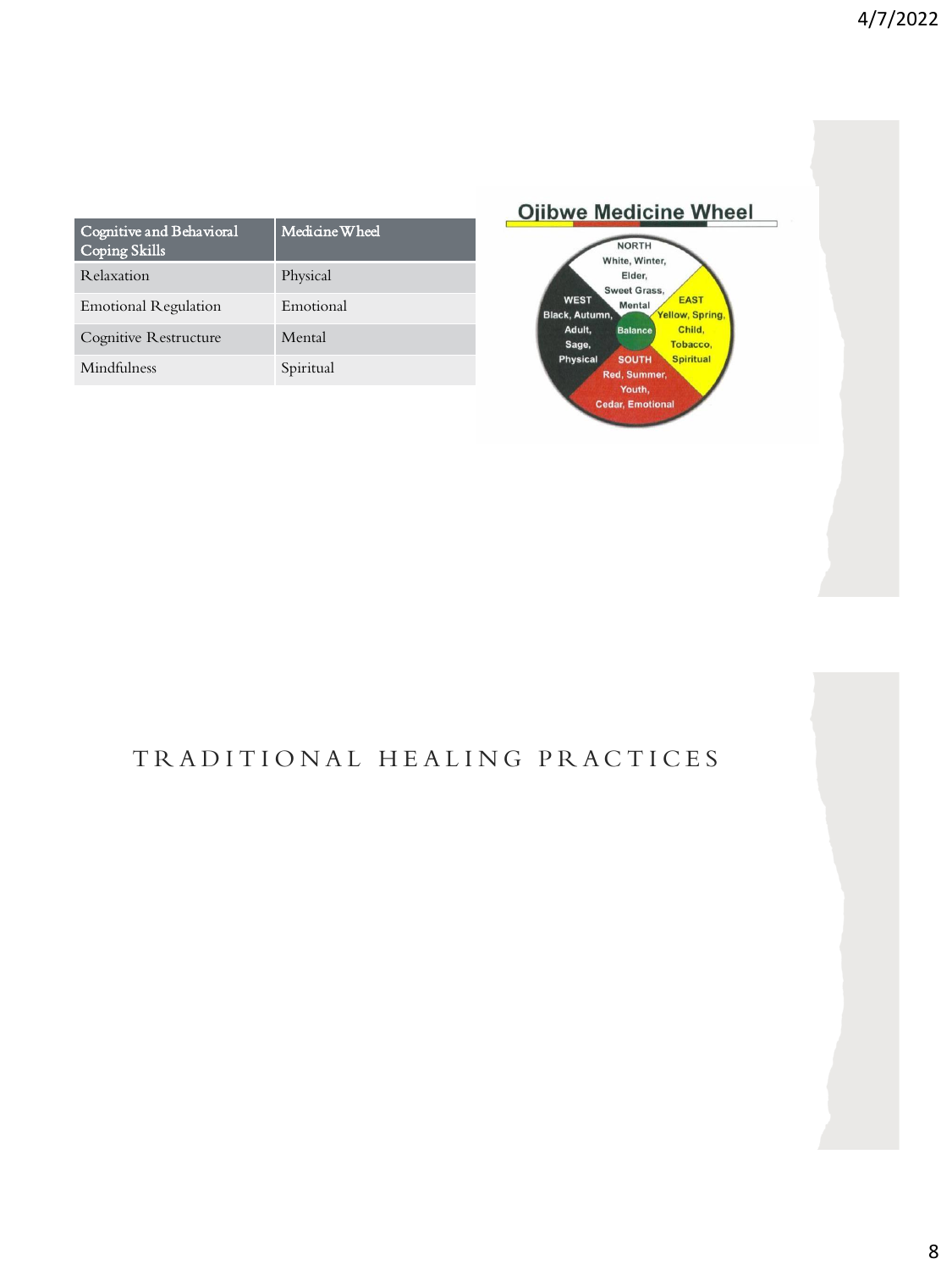# R E L A X AT I O N

- Mindfulness: Outdoors, Prayer, Smudging (burning sage)
- Drumming, singing traditional songs
- Beadwork, crafting artwork, dancing
- Seasonal harvesting: wild rice, berries, syrup
- Smudging- purpose is to cleanse any negative energy in physical body, mind and spirt, to help relax and smooth individual

# M I N D F U L N E S S / S P I R I T U A L I T Y

- Tobacco is sacred medicine used when asking higher power/Creator and spirits for something or giving them thanks
- Sign of respect, honor, and appreciation for all walks of life
- Prayers using traditional medicines, being outdoors, traditional ceremonies
- Traditional medicines help aid, soothe, and treatment physical, emotional, mental, spiritual illness

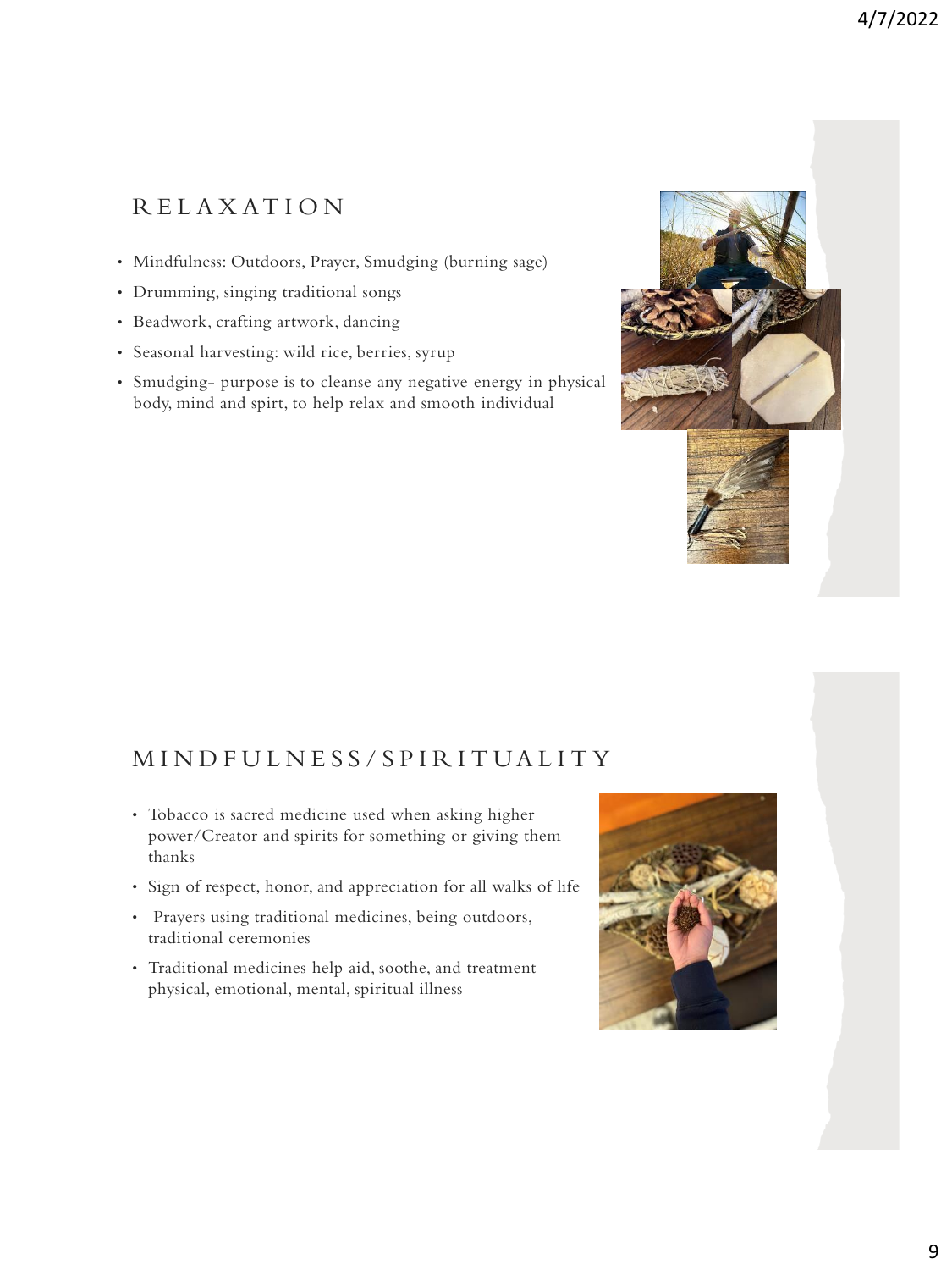# TRAUMA SCREENING TOOL: WHAT IS THE TSSCA?

- University of Minnesota's Traumatic Stress Screen for Children and Adolescents
- 5 question screen for PTSD symptomology
- For use by child welfare professionals, clinicians/providers, educators, juvenile probation officers and other trained staff
- For use with children 5-18
- Used to refer for additional assessment and services

(Donisch, Bray, & Gewirtz, 2015)

|    | Name of Child/Adolescent: Manual Assets of Child Adolescent:<br>Interviewer Name/ID: The Contract of the Contract of the Contract of the Contract of the Contract of the Contract of the Contract of the Contract of the Contract of the Contract of the Contract of the Contract of the Contr | Assessment Date: | DOB: Gender: OM OF |       |
|----|------------------------------------------------------------------------------------------------------------------------------------------------------------------------------------------------------------------------------------------------------------------------------------------------|------------------|--------------------|-------|
|    | Below is a list of problems that people sometimes have after experiencing a bad or upsetting event. Bad or<br>upsetting events might include being threatened or hurt, seeing someone else threatened or hurt, or feeling<br>like your life was in danger.                                     |                  |                    |       |
|    | Have you ever experienced a bad or upsetting event? CIYes CINo                                                                                                                                                                                                                                 |                  |                    |       |
|    | If yes, what was the bad or upsetting event? Feel free to list more than one.                                                                                                                                                                                                                  |                  |                    |       |
|    | during the past month?<br><b>DURING THE PAST MONTH.</b><br>HOW OFTEN HAVE YOU                                                                                                                                                                                                                  | Never            | <b>Sometimes</b>   | Often |
|    | 1. Had upsetting thoughts, images, or memories of the<br>event come into your mind when you didn't want<br>them to?                                                                                                                                                                            | $\Box$           | $\Box$             | n.    |
|    | 2. Felt afraid, scared, or sad when something reminded<br>you about the event?                                                                                                                                                                                                                 | о.               | o.                 | о,    |
| 3. | Tried to stay away from people, places, or activities<br>that reminded you of the event?                                                                                                                                                                                                       | о.               | o.                 | o,    |
| 4. | Had trouble feeling happiness, enjoyment, or love?                                                                                                                                                                                                                                             | п.               | o.                 | o.    |
| 5. | Been on the lookout for danger or other things that<br>you are afraid of (for example, looking over your<br>shoulder when nothing is there)?                                                                                                                                                   | о.               | o.                 | o.    |
|    |                                                                                                                                                                                                                                                                                                |                  |                    |       |
|    | TOTAL.                                                                                                                                                                                                                                                                                         |                  |                    |       |

elle af M tions 1 through 5 to yield the "TOTAL" score:<br>derate to severe traumatic stress symptomatology. This is a l  ${\bf SCORING: Sum\ the \ scores\ from\ Quest}\\ \square\ \ A\ score\ of\ 6\ or\ higher\ indicates\ mode\\$ 

**URPOSE:** The TSSCA is intended to as:<br>uldren ages 5 to 18, who have exposure t<br>r individuals considering a referral for a

#### **PERADATION**

- ould have a basic u ine the doccur as early
- s.<br>hild (for example, the in<br>t test with a colleague. etc.) will administer the screen<br>the screen for the first t
- SCREEN ADMINISTRATION<br> $\square$  Build typpert with the child by asking a  $\triangle$ <br>school? We have been here to fine at
	-
- $\overline{a}$
- 
- 
- **brush your teeth?** E
- **SCREEN AND REMINDER**<br>pllow-up with the child to assess Ã
- u?<br>results. Establi<br>ou approach th

**DUND NOTES:** The cutoff score was depthenent of the screening instruments of the stream of 6 or 1<br>Steinberg, 2014). A cutoff score of 6 or 1<br>scaling strategies and may as may not che he UCLA PT

REFERENCES Chadwick Trauma-Informed Systems Project-Dissemination and Implementation (2014). Cl<br>guidelines on screening for trauma symptomatology in children. Retrieved from http://alaway.bekeley.edu.<br>Pynoos, R. S., & Stei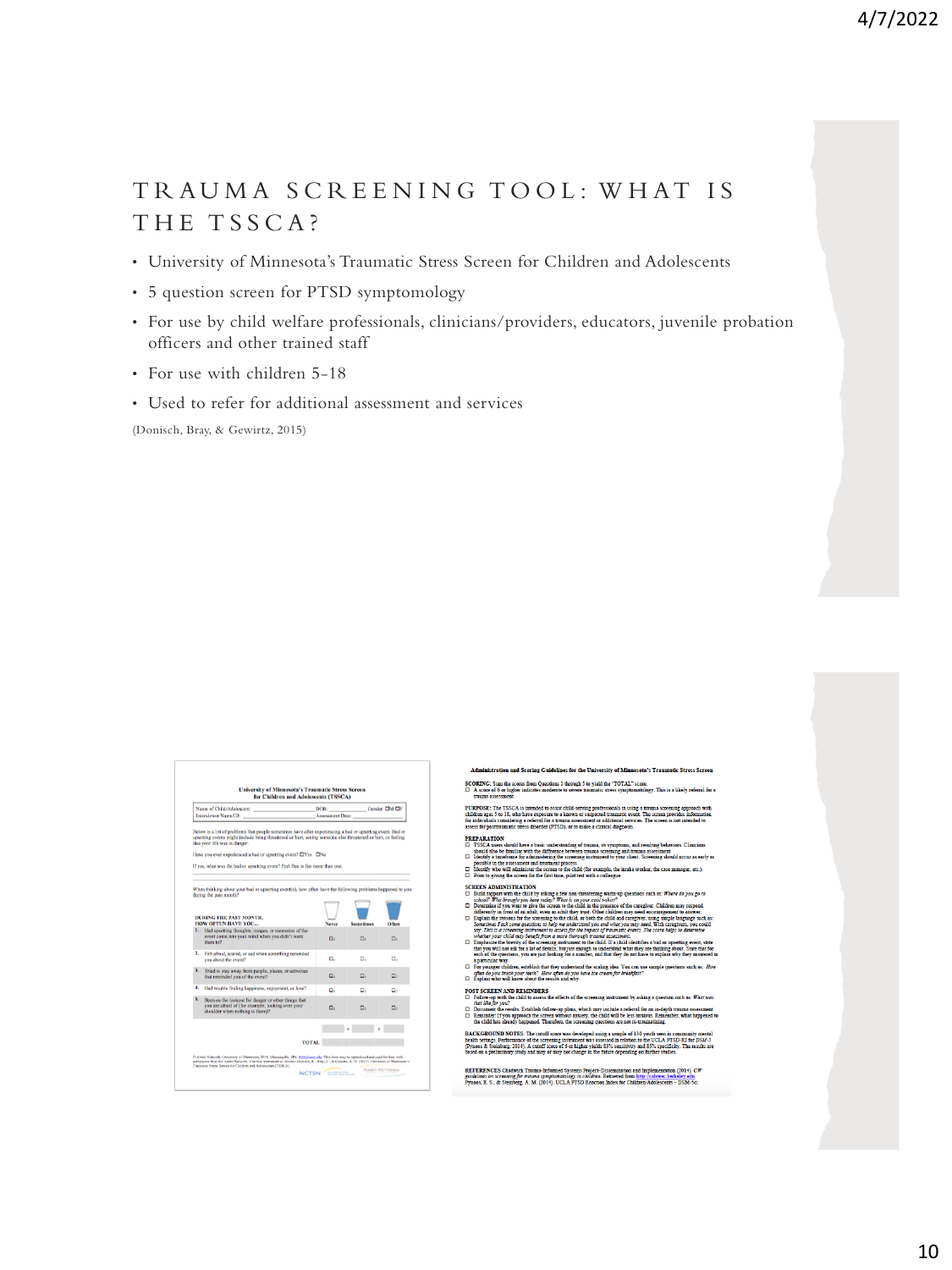#### **University of Minnesota's Traumatic Stress Screen** for Children and Adolescents (TSSCA)

| Name of Child/Adolescent: | DOB:                    | Gender: OM OF |
|---------------------------|-------------------------|---------------|
| Interviewer Name/ID:      | <b>Assessment Date:</b> |               |

Below is a list of problems that people sometimes have after experiencing a bad or upsetting event. Bad or upsetting events might include being threatened or hurt, seeing someone else threatened or hurt, or feeling like your life was in danger.

Have you ever experienced a bad or upsetting event?  $\Box$ Yes  $\Box$ No

If yes, what was the bad or upsetting event? Feel free to list more than one.

When thinking about your bad or upsetting event(s), how often have the following problems happened to you during the past month?

|    | <b>DURING THE PAST MONTH.</b><br><b>HOW OFTEN HAVE YOU</b>                                                                                   | <b>Never</b>  | <b>Sometimes</b> | Often    |
|----|----------------------------------------------------------------------------------------------------------------------------------------------|---------------|------------------|----------|
| 1. | Had upsetting thoughts, images, or memories of the<br>event come into your mind when you didn't want<br>them to?                             | $\square_0$   | о,               | $\Box_2$ |
| 2. | Felt afraid, scared, or sad when something reminded<br>you about the event?                                                                  | ۵۰            | о.               | $\Box$   |
| 3. | Tried to stay away from people, places, or activities<br>that reminded you of the event?                                                     | $\square_{0}$ | о,               | п,       |
| 4. | Had trouble feeling happiness, enjoyment, or love?                                                                                           | О.            | о,               | О,       |
| 5. | Been on the lookout for danger or other things that<br>you are afraid of (for example, looking over your<br>shoulder when nothing is there)? | Π۵            | о.               | O,       |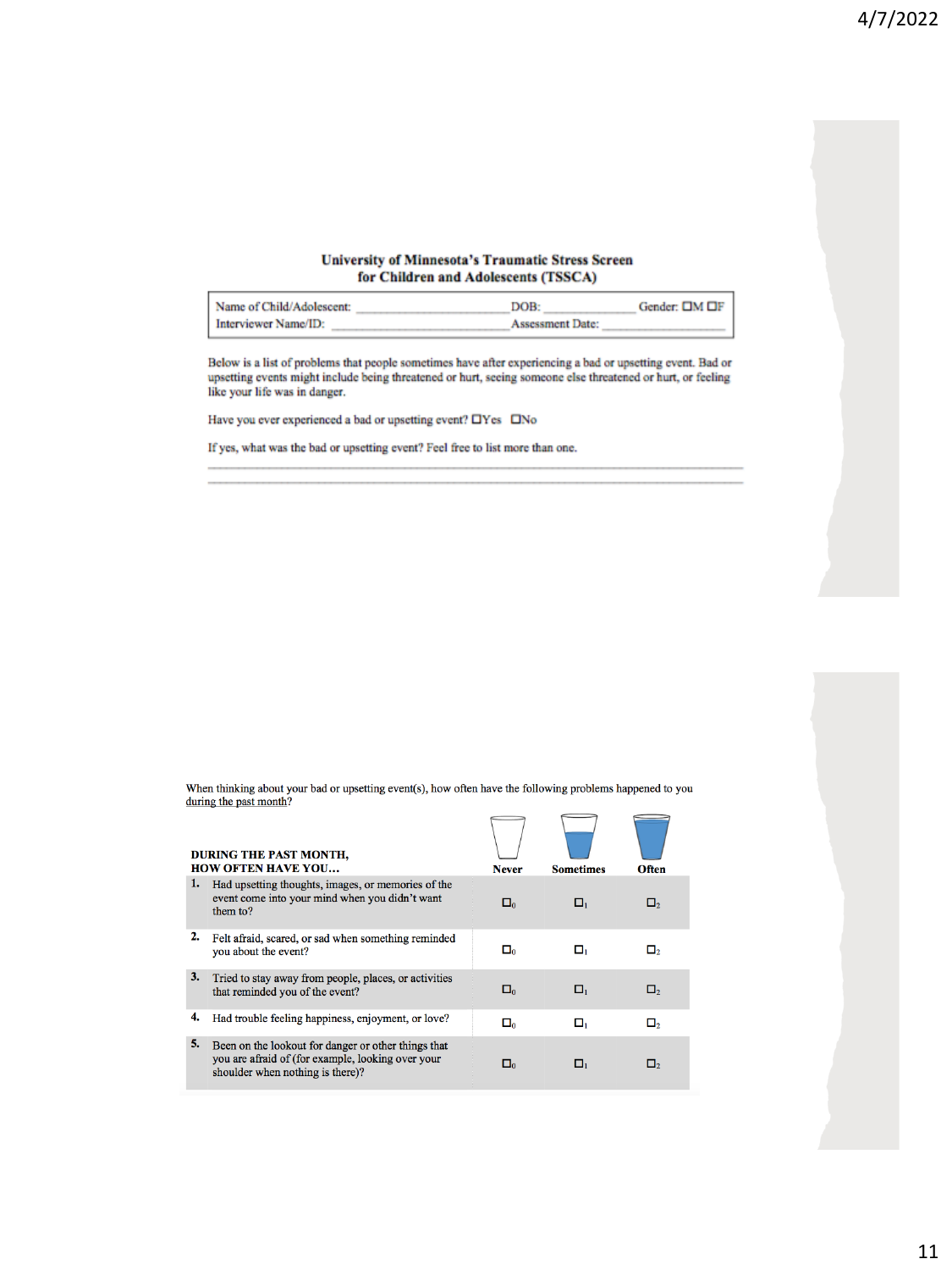# CULTURAL HUMILITY IN SCREENING T R A U M A

- Assessing traumatic event(s)- consider historical trauma and its impact on patient, their family, community
- Leaving the assessment with a positive (culture, resilience) memory or concept
- Its important for youth to know their identity is not just all trauma, trauma, trauma!.....and health disparities
- Engaging them in conversation about their strengths, culture, and resiliency will aid in building rapport and trust as a provider



## Discussion Questions:

- 1. What are some ways your knowledge about Native American trauma/ACES, historical trauma, and resiliency can aid in treatment for indigenous populations?
- 2. What are ways you can integrate and/or be mindful of cultural considerations in your practice with Native American patients?
- 3. What are some challenges that may arise when trying to integrate culture humility into care?
- 4. Other comments/questions?